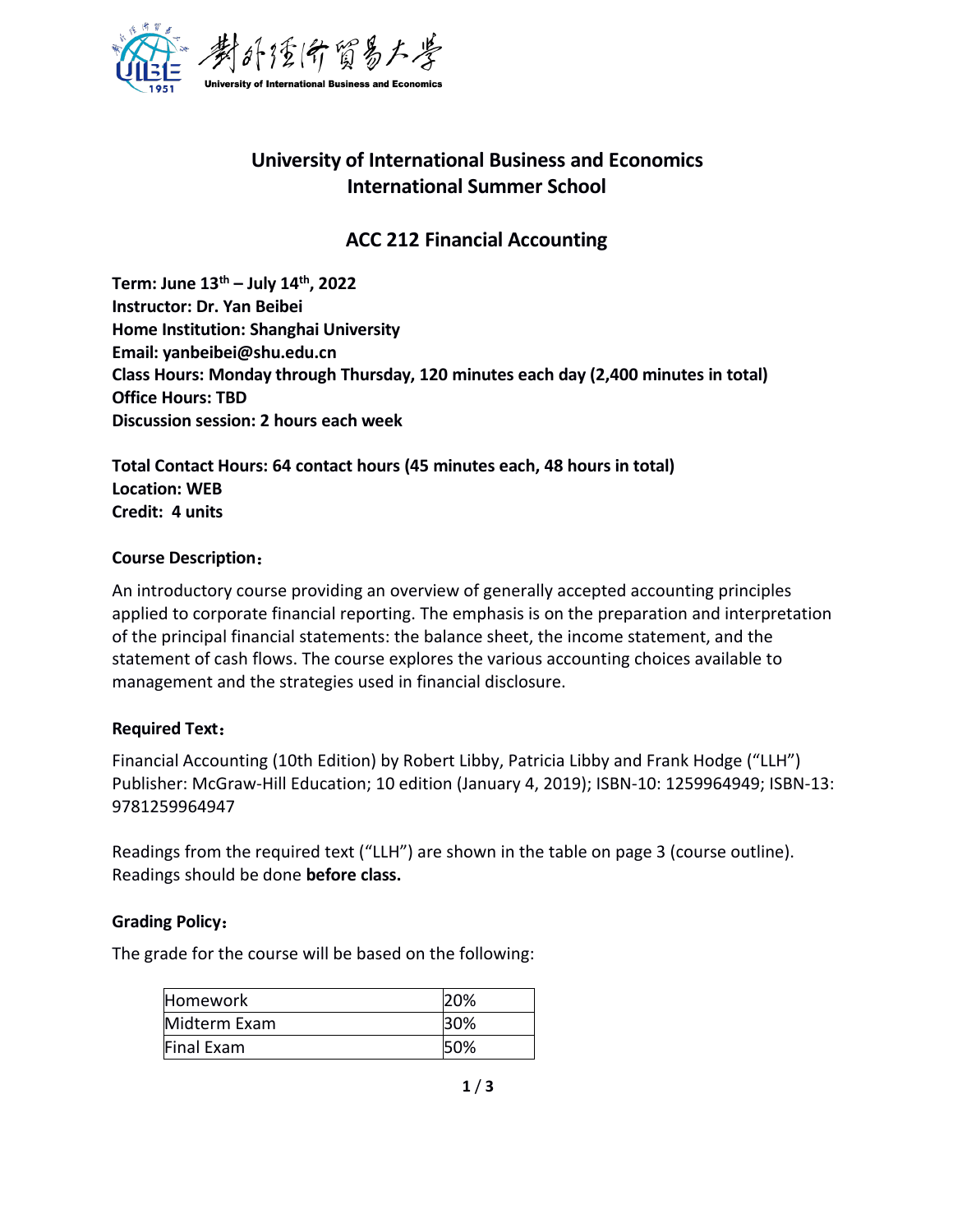

### **Grading Scale**:

|    | 90-100    |        | 72-74    |
|----|-----------|--------|----------|
| А- | 85-89     | ∼      | 68-71    |
| B+ | 82-84     | -<br>◡ | 64-67    |
|    | 78-81     |        | 60-63    |
| B- | $75 - 77$ |        | below 60 |

Curve may be used if appropriate.

### **Homework:**

Homework assignments are shown on last page and should be done before each class. The week's homework is due for grading Friday 9am Beijing Time via Blackboard. Grading of homework will be on effort not correctness (i.e., if all questions are attempted you get full points). However, **homework must be done individually**. Typed or written (if tidy and readable) homework is OK.

#### **Exams:**

All exams will be held via Blackboard and are 'open book'. Calculators may be used and all course materials. However, no internet searching or collaboration is allowed. Exams must be taken at the scheduled time. There will be no make-up exams or extended-time/take-home exams.

### **Plagiarism & Fraud:**

Cheating on exams and HomeWorks will not be tolerated. Evidence of cheating or submission of homework that is not the product of your own work will result in a score of zero. Repeated occurrences may result in failing the course.

### **Class Rules**:

Students are expected to:

- Attend the live classes via zoom and view the zoom recording for the other classes
- Be responsible for all material covered in class and otherwise assigned
- Complete the required readings and assignments
- Have an electronic calculator (that cannot store text) available to follow along with examples and solve in-class exercises. Cellphone may not be used as calculator.
- Turn on cameras when using zoom, mute microphone unless speaking
- Student acknowledges that any comments they make on zoom may be recorded and student gives the instructor a perpetual worldwide royalty-free license to rebroadcast student's comments on the zoom recording for any purpose (such as letting other students watch the lecture)